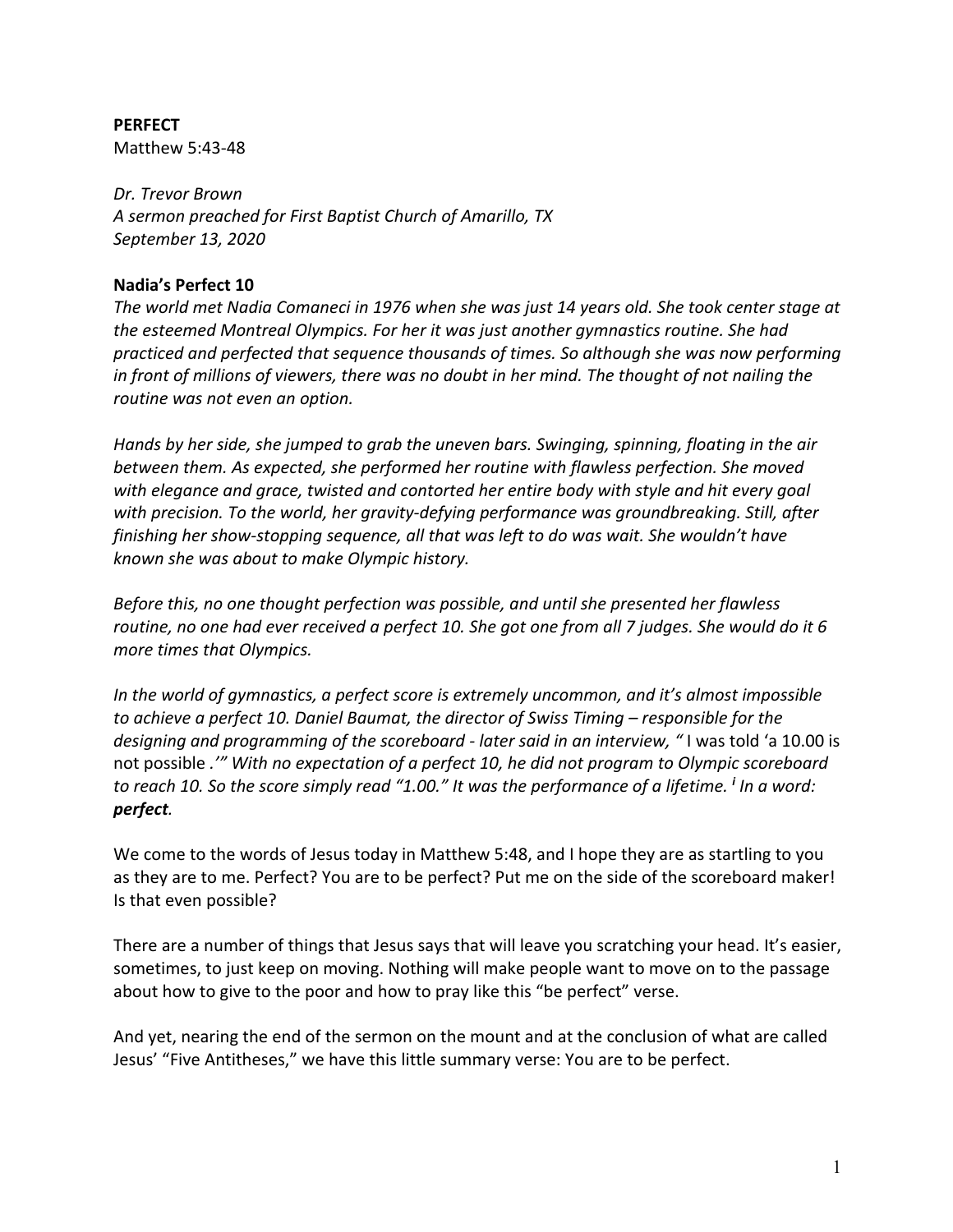What a challenging standard to give to your disciples who are already struggling to keep up. Can you imagine coaching using that standard while coaching a team? Everyone be perfect today. What kind of standard is perfection? I thought we were just doing our honest best.

We've been told in Romans 3:10, "There is no one righteous, not even one." And again, in Romans 3:23, "All have sinned and fallen short of the glory of God." These verses seem to let us off the hook! Admitting that all have fallen is tough, but it's easier than being perfect.

# *The end of the Perfect 10*

*Nadia isn't the whole story for the perfect 10, by the way. By the mid 80's, there were suddenly too many perfect performances. Judges, who were searching for ways to reward innovation gave high marks, but all the scores were capped at 10.*

*Sometimes, as in the men's finals at the 1981 Gymnastics World Championships in Moscow, the judges* backed *themselves into a corner awarding 10's. A Hungarian gymnast ended up with a routine that everyone knew could be beaten and received a 10. He was the first guy up on the pommel horse. And then almost everyone who went after him in the finals was better, so it was 10, 10, 10, 10. In '88 we had a three-way tie on pommel horse, again with 10's.ii*

*It was a collapse of the whole scoring system. It's why no one today can get a perfect score. Instead, you get one score for execution and another based on the difficulty.* 

If too many are perfect, we'll just change what perfect is! Perfection is illusive like that. You go chasing for it in the wrong places, and it can be the death of you. You can kill yourself trying to be somebody else's version of perfect. And some of you are killing yourselves trying to get everyone *else* to be some version of perfect. Maybe that's why Jesus words strike us strangely here. We've lost sight of what kind of perfection we're even aiming for.

Notice, what Jesus did *not* say:<sup>iii</sup> Therefore, seek to make every situation around you perfect. Seek to make every relationship in which you find yourself perfect. Therefore, be the perfector of your spouse. Seek to demand that everyone around you live up to perfection. Therefore, present yourself to others however they understand perfection.

Brennan Manning has aptly said that "the temptation of the age is to look good without being good." We want to give the perception of perfect, but nobody wants to do the hard work of *being* perfect. We are a people seeking perfection in all the wrong places, and Jesus comes today to remind us that there is nowhere else to find it than in God Himself. That's why He gives this command.

It was Tolstoy who wrote: *"If you look for perfection, you'll never be content."*  No, says Jesus. You just have to know where to look. And the place you'll find the perfect image, the one in which you also were created, is in "your Father in heaven."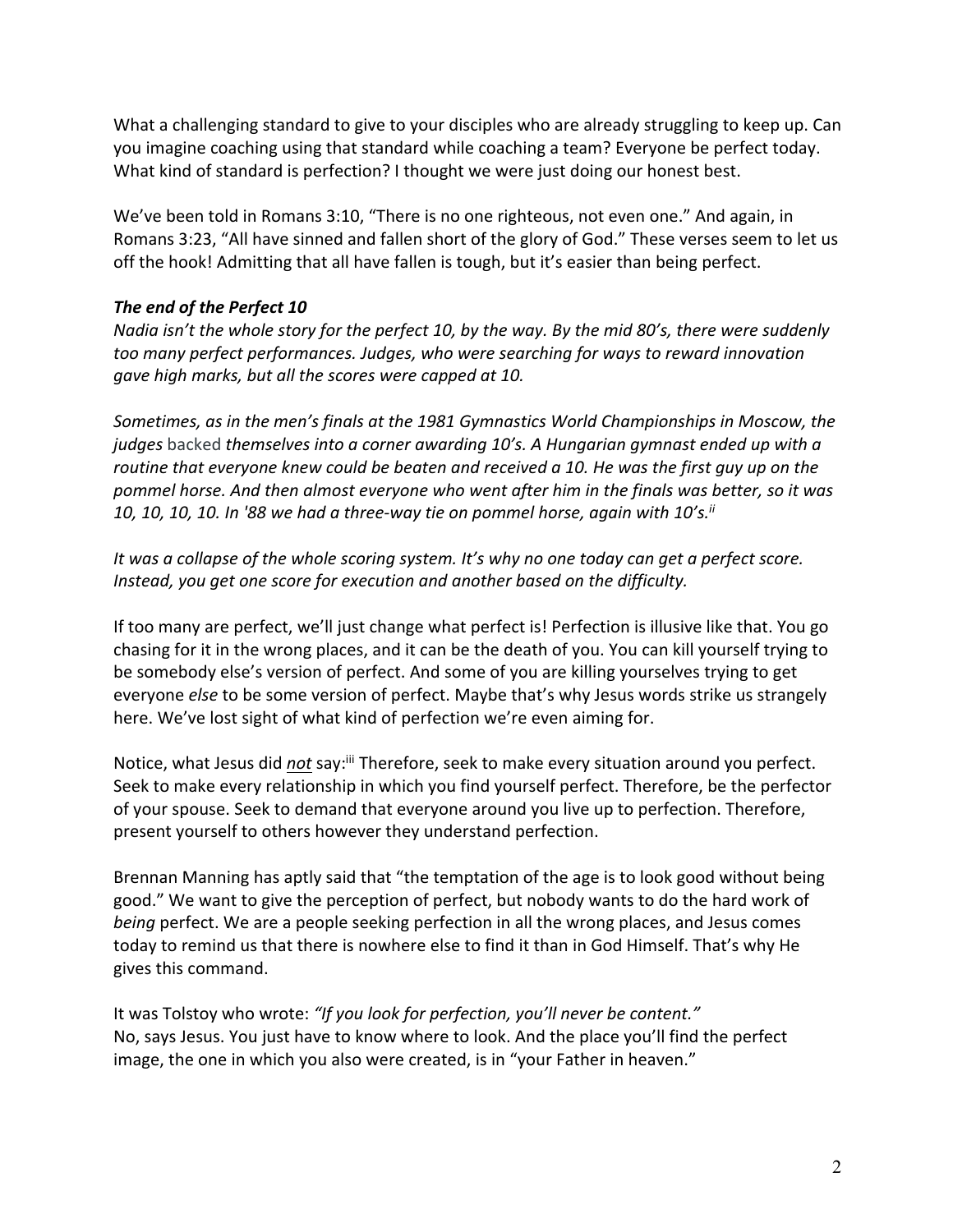This whole command hinges on one word: *perfect*. What is perfect? What is exactly that He is telling us we must be. I want to suggest today three words that help us to understand this word.

#### **Perfect –** *telois*

Perfect, here, is the Greek word *telois*. The root word *telos* means "goal." To be *telois* is to be at the goal, the point for which you were intended. Whole, Mature, Complete.

## **1. Whole**

Jesus probably didn't speak Greek on this occasion, if he ever did. Most assume when he said this, e used the Hebrew word *tamim,* which would mean "whole." Jesus is saying that you are to be finished, brought to the end you were made for. From the incompleteness that you live in now, you are to come to live in the kind of wholeness that God exists in. To be perfect is to become whole.<sup>iv</sup>

*We were on vacation not long ago, in a cabin in New Mexico. The family went to work on a puzzle. 1000 pieces that made a dinosaur. I stopped by the table every now and then and put a few pieces in so I could be part of the team, but I'm not a puzzle guy.* 

*They worked all weekend on the puzzle, moving from corners to edges and in to the center. They came to the end only to find that 3 holes remained. The search began for the missing pieces. One was under the table. Another was carried off by a toddler to the next room over. It was recovered. But one remained missing. All that work only to never finish. Should we warn the next person not to start?*

*Three months later we were shuffling through the bottom of the diaper bag. There was that elusive last piece. We were kind enough to mail it back to the puzzle owner. I'd hate for someone else to be stuck with the incomplete picture.*

You see, apart from the life that Jesus offers we are incomplete. In our sin and misunderstanding, we are fumbling around trying to make a picture without all the pieces. Listen closely. Jesus wants to put every piece together for you, that the whole image of God would be reflected in the wholeness of your life. Jesus tells you that you can be whole.

## **2. Mature**

Some argue that the word mature weakens the definition too much for how it is used here. But we translate this same word as mature in other places. In Ephesians 4:13, Paul speaks of the time when "we all come to *mature* adulthood," while in Colossians 1:28, Paul states that his goal is "to present every person mature/perfect in Christ."

In 1 Cor 14:20: "Do not be children in your thinking; yet in evil be infants, but in your thinking be *mature*." Again in Heb 5:14: "But solid food is for the *mature*, who because of practice have their senses trained to discern good and evil."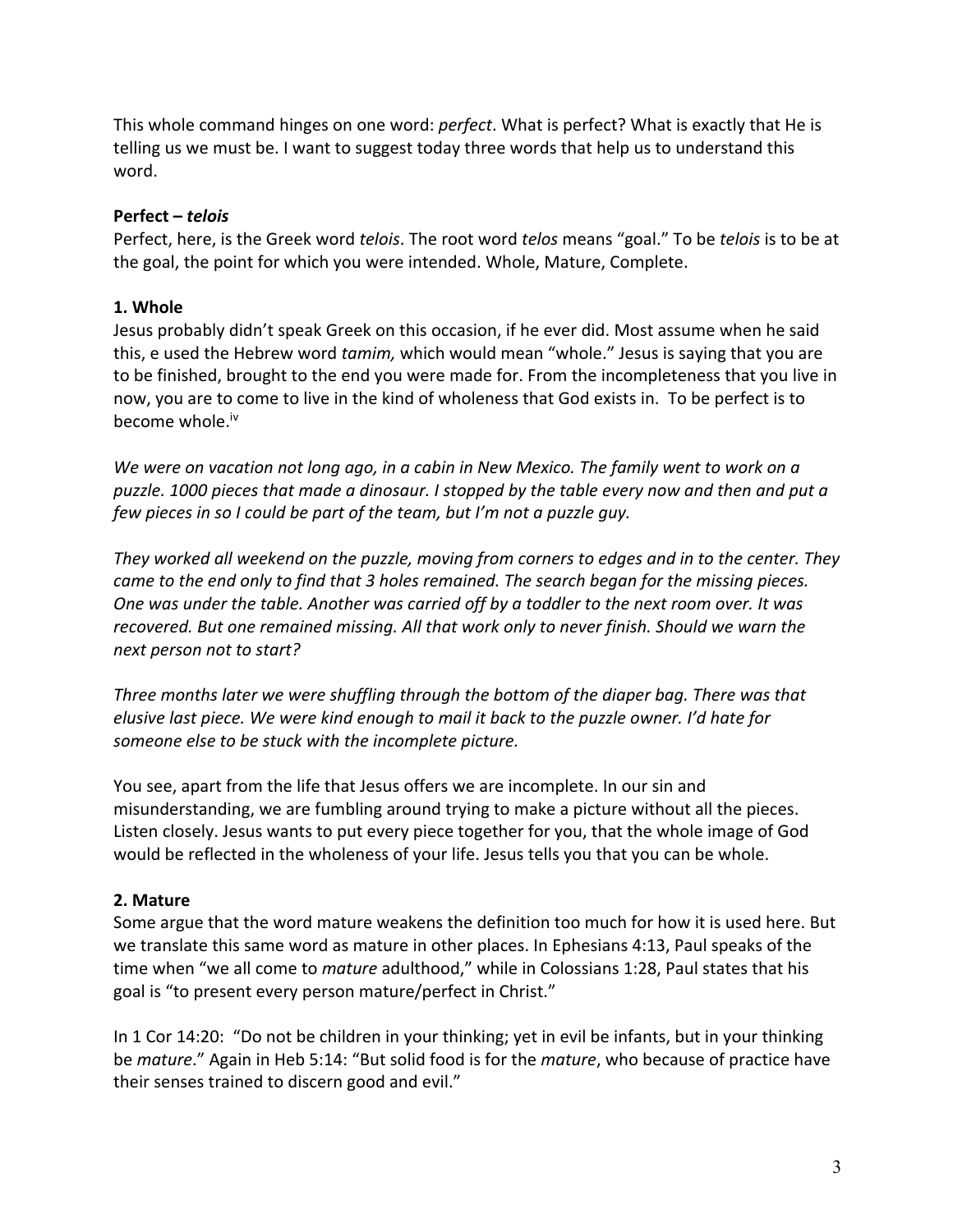You would think that maturity would be a mark of Christians. This sure sounds simpler than perfection. We can at least be mature, right? And yet, immaturity seems so common in the way that even believers live and act and interpret the world.

Eugene Peterson seems to get this in his paraphrase of Matthew 5:48: "In a word, what I'm saying is, Grow up. You're kingdom subjects. Now live like it."

You can practically set your watch by the next religious leader, politician, athlete, or role model who falls in scandal. Something hidden is revealed that they were trying to hide. Why is maturity so rare these days? Because no one wants to be perfect, they just want to appear perfect!

## **3. Complete**

Other times in the New Testament, we use the word "complete." James 1:4 says, **"**And let endurance have perfect result, so that you may be perfect and complete, lacking in nothing." Jesus comes in our incompleteness, and he wants to carry us to completion.

This is how we translate this word the only other time it appears in Matthew's gospel. In Matthew 19, Jesus encounters a Rich Young Ruler. Jesus challenges the man by listing God's expectation, and the list Jesus mirrors this section of the Sermon on the Mount in many ways. After Jesus lists all the commands, the man says, "I have kept all these. What am I lacking?" Lacking? Wait a minute. This guy says he had a perfect score. Jesus lists the commandments, and this man is a perfect 10.

Jesus says, "If you wish to be **complete**, go and sell your possessions and give to the poor, and you will have treasure in heaven; and come, follow Me." The list of commands was never the end. The law was never the true judge. The law was intended to reveal the real standard – God Himself. And it is obedience to God that this man is lacking.

To be perfect is to be whole, mature, complete, striving toward that goal for which you were intended. But that still leaves us asking what perfect looks like.

If anybody had ever worked out the meaning of "perfect," it was the scribes and pharisees. They had the legal details worked out to the max. They were the supposed experts in how the judges scored every event. And Jesus dares to say, in Matthew 5:20, "Unless your righteousness exceeds that of the scribes and pharisees, you will never enter the kingdom of God."

Following that statement, he launches into five separate occasions on which he takes a teaching they had heard and expands or corrects it: "You've heard it said, but I say to you…" He's teaching them that "anger, adultery, divorce, false statements, retaliation, and hatred are destructive behaviors that break us apart, individually and in society."v They are the opposite of *telois*, they are broken, immature, incomplete.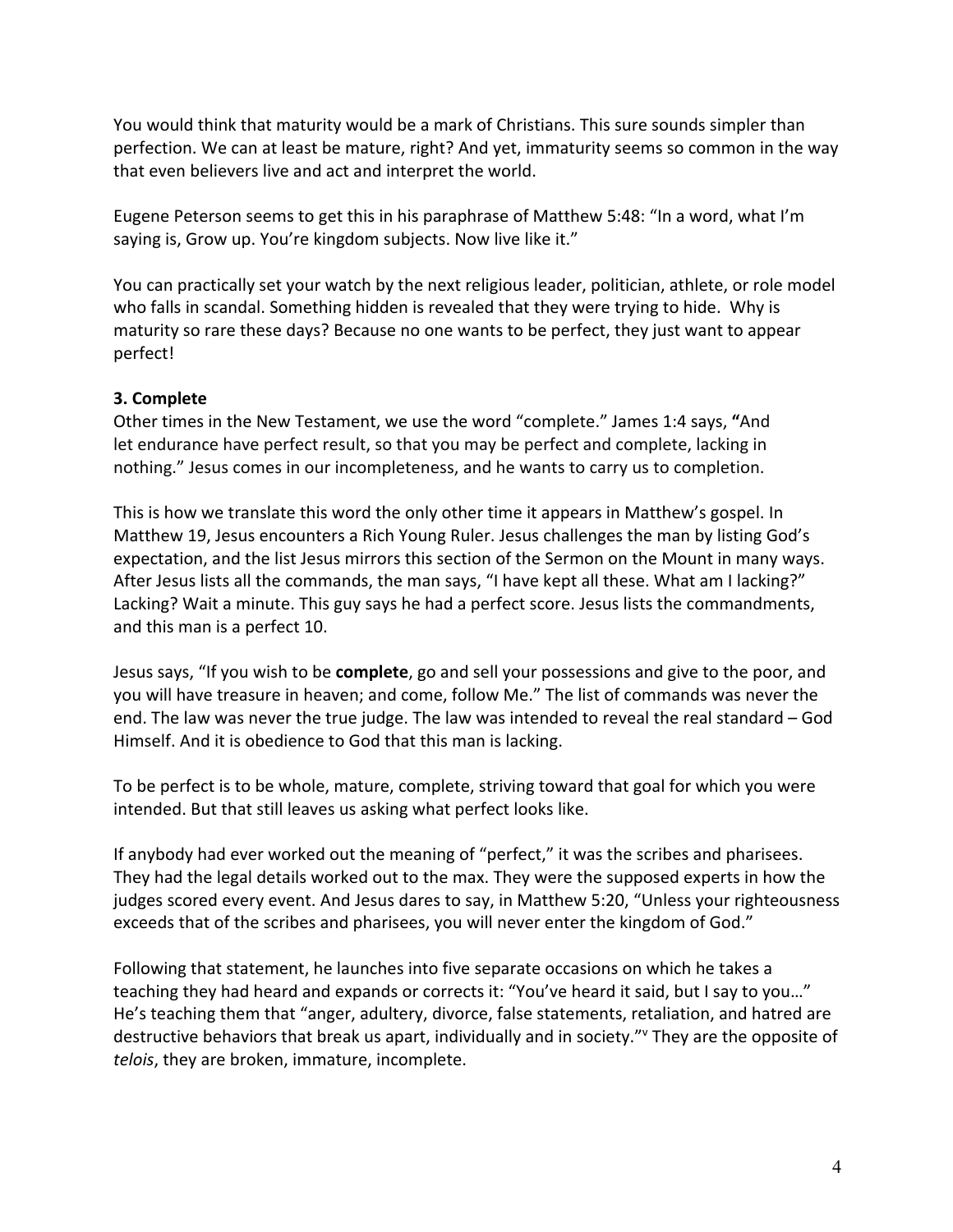Through some of the most astounding teaching in all of history as he begins to tell them what perfect is. Building on the law they know, Jesus replaces Moses by revealing to them the true, perfect character of God and the real definition of love. Carla Works puts it well commenting on this passage: **"After blessing the outcasts, the needy, the downtrodden, and those on the fringes of a society (5:3-11), Jesus talks about anger (5:21-26), loyalty (5:27-37), and retaliation (5:38-48)… Jesus tells his followers plainly what God's perfect reign on earth looks like**. I**n this final section of the antitheses, Jesus calls them to be bearers of the kingdom by turning the other cheek and loving their enemies."**

**"The principle of 'an eye for an eye and a tooth for a tooth' seems to be just. The punishment should fit the crime. Jesus, however, tells his followers not to resist one who is evil (5:39). In fact, when wronged, it is better to suffer more wrong than to retaliate unjustly."vi** Jesus teaches them that if someone attempts to shame or insult them, their actions of willing service should go a mile more.

Even more, they are called to do the unthinkable. They are called to *love* those who persecute them and pray for them (5:43-44). You are to want the good for them that you want for yourself. This, says vs. 45, is the way into God's family: loving your enemies.

Jesus is teaching them what God is like, what wholeness and completeness and maturity are like. Jesus' very mission is a demonstration of God's love. And don't you see? You want to know what perfect is like? Just look at the sun and the rain, He says. God showers them on all people – the evil and the good. God makes His sun to rise on people you would rather leave in the dark. He makes life-giving rain fall on people you think are right and the people you know are wrong just the same (5:46).

**"God, who has power over life and death, provides life-sustaining conditions even for those who are diametrically opposed to God's goodness. You thought that loving a few people made you good. Anyone can love the lovely (5:46-47). Jesus demands love for those who are incapable of showing love in return."**<sup>vii</sup> He demands that we desire good for those who are our enemies. He demands it because it's who God is. And it's who you were intended to be!

The distinguishing mark of being a Christian is not that you love people. The distinguishing characteristic is that you love those who cannot or will not love you in return. This is the standard. This is completion. This is the point you were intended for. This is the image of God made in you: that you would love others without reservation. You are to give grace with no thought of who does or doesn't deserve it. You need to mature in this one thing to be perfect: loving indiscriminately. You must have this central piece to be whole: giving grace to those incapable of giving it back.

## **Perfect, as your heavenly Father is perfect.**

If this is perfection, are we moved by that standard? As we look closer at this challenging teaching, suddenly we're face to face with the reality that the most exemplary characteristic of true humanity is this kind of God-given love. We applaud for some strange things in this world.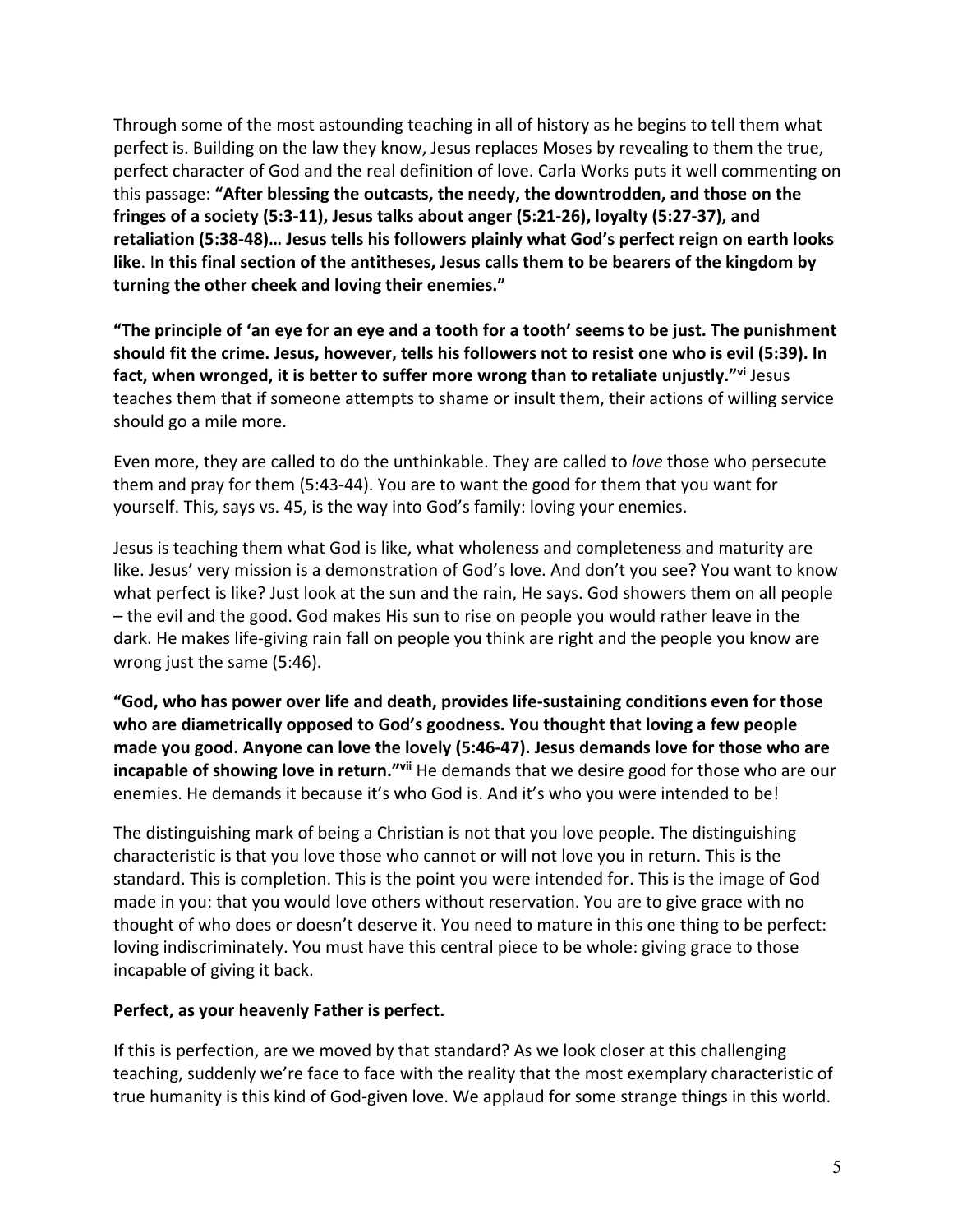Some of them great, some of them awful. We're proud of one another for all kinds of things. We have a whole list of characteristics that we want for ourselves and for others.

What if the most praiseworthy and acclaimed attribute in your family was the giving of undeserved grace? What if your family (friends) made it a point to let all those other things we reward fall beneath generous love for others? The community of Jesus' disciples is to reflect the holiness of God in radical obedience to the will of God shown to us here in the sermon. We are summoned to the task of showing forth the character of God in the world.<sup>viii</sup> If you believe in Jesus, you are signing up to believe that this is the way.

If you're thinking today that this still sounds impossible, you're right. But God says, "My grace is sufficient for you, for my power is made perfect in weakness." Friends, this is the gospel: that when we were enemies of God, He came to us. When we were hopelessly unable to meet this standard, He, the judge, decided to be judged in our place,<sup>ix</sup> so that his perfection can be ours. And its only once you know the goodness of that grace given freely to you, that you would let it pour out, sun and rain, on any and all you can.

## **Double Standards**

*I'm sure you've noticed, but here in the U.S., we like to measure things our own way. Our yardsticks are marked in feet and inches, measures that make no sense to someone from anywhere else in the world. We're based on 12's, the world is using 10's. We love fractions. They use decimals.*

*My generation of schoolkids was told a switch to the metric system was imminent and the imperial system was going away. However, various conversion movements have failed, and Americans have never gone metric. The metric system is, quietly and behind the scenes, now the standard in some industries, yet absent from others like construction. We drive a mile to run a 5K. We drink 2 Liters, but buy ½ gallons of ice cream. Pick up a 10mm bolt while buying an 8ft 2x4.*

*"Why is it that America hasn't gone full-on metric? The simple answer is that the overwhelming majority of Americans have never wanted to. The gains have always seemed too little, and the goal too purist."x*

For one reason or another, we hear about the perfect love of God but go on living with two standards, one for what we expect to receive from God and another for what we're willing to offer others. One is for what we expect to receive from God, and the other for what we're willing to offer to others. Maybe we don't think there's anything to be gained, or it'll cost too much, but for one reason or another, we ignore Jesus' way and cling to the way the world showed us first.

Jesus comes and proclaims to a lost and confused world: "Here is the new standard. I am showing you all things must be measured. I am revealing the perfect love of God and you're called to reflect it to the world." It's the way of enemy love, of refusing to be wronged, of giving